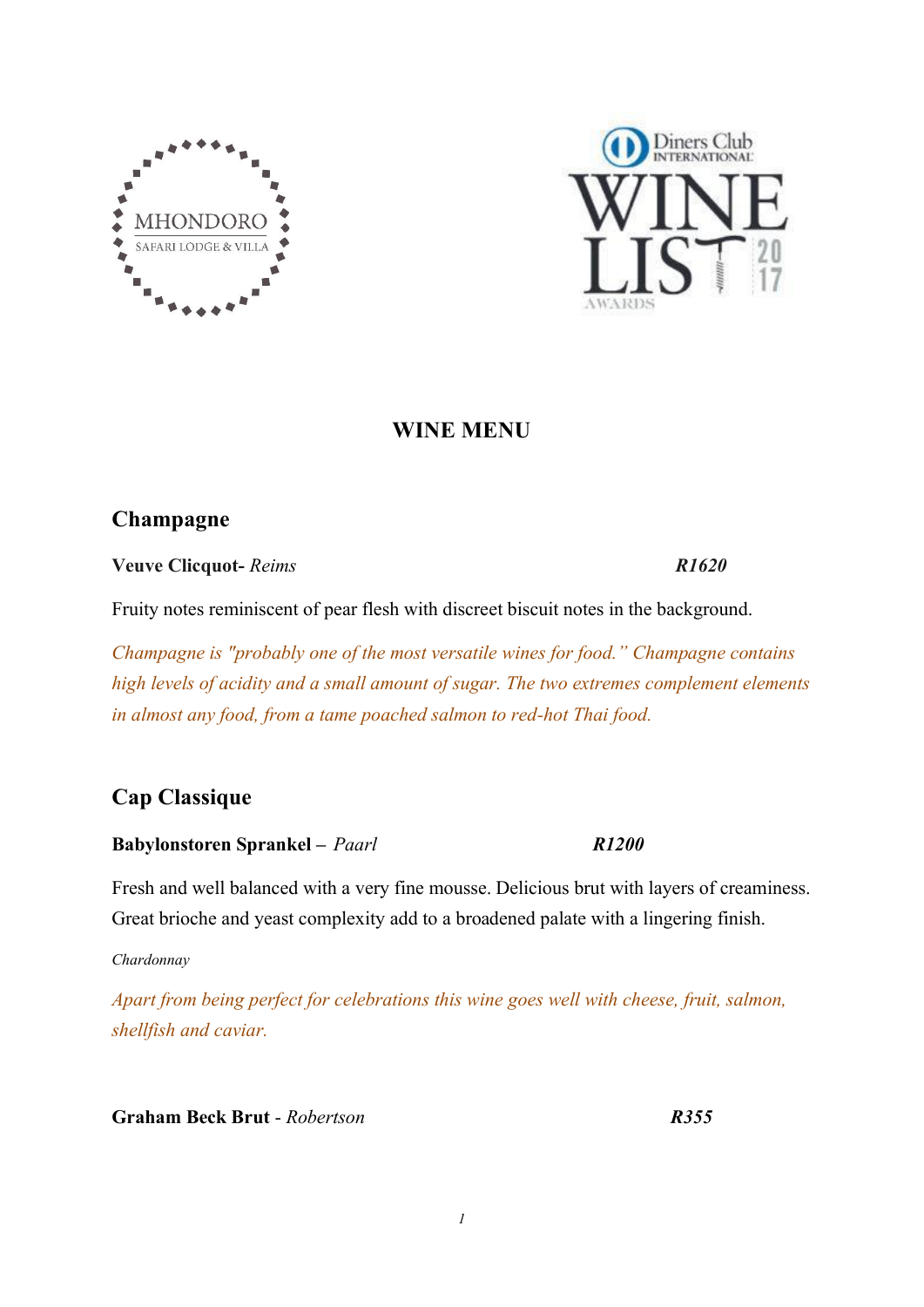Light yeasty aromas and secondary tones of limey fresh fruit on the nose with rich creamy complexity on the palate.

*Pinot Noir & Chardonnay*

*Perfect with ham hock and chicken terrine served with brioche and pig fat butter.*

**Graham Beck Brut Rose -** *Robertson R355*

Whiffs of raspberries, cherries and aromas of minerality. Hints of oyster shell and fresh lavender.

*Pinot Noir & Chardonnay*

*Perfect with triple cream (Brie-style) cheese or sweet bread and mascarpone cheese.*

### **Pongracz Brut** *-Stellenbosch**R305*

An elegant and distinctive Méthode Cap Classique, Pongracz is composed in the classic French tradition of two noble varieties. Delicate strawberry tones are layered with whiffs of baked bread. On the palate, it is perfectly balanced with clean acidity and juicy blackberry.

*Pinot Noir & Chardonnay*

# **Spier Signature Méthode Cap Classique-***Stellenbosch**R455*

Clean nose with fresh flavours of green apple, strawberry and a biscuit backdrop. The fresh, lively aftertaste adds to the attraction. Second fermentation took place in the bottle. After second fermentation, the wine spent 20 months on the lees before disgorging.

*Perfect with a gourmet breakfast or separately as a celebratory aperitif.*

# **White Wines**

# **Chardonnay**

**Bouchard Finlayson sans Barique – Unwooded-** *Overber R325*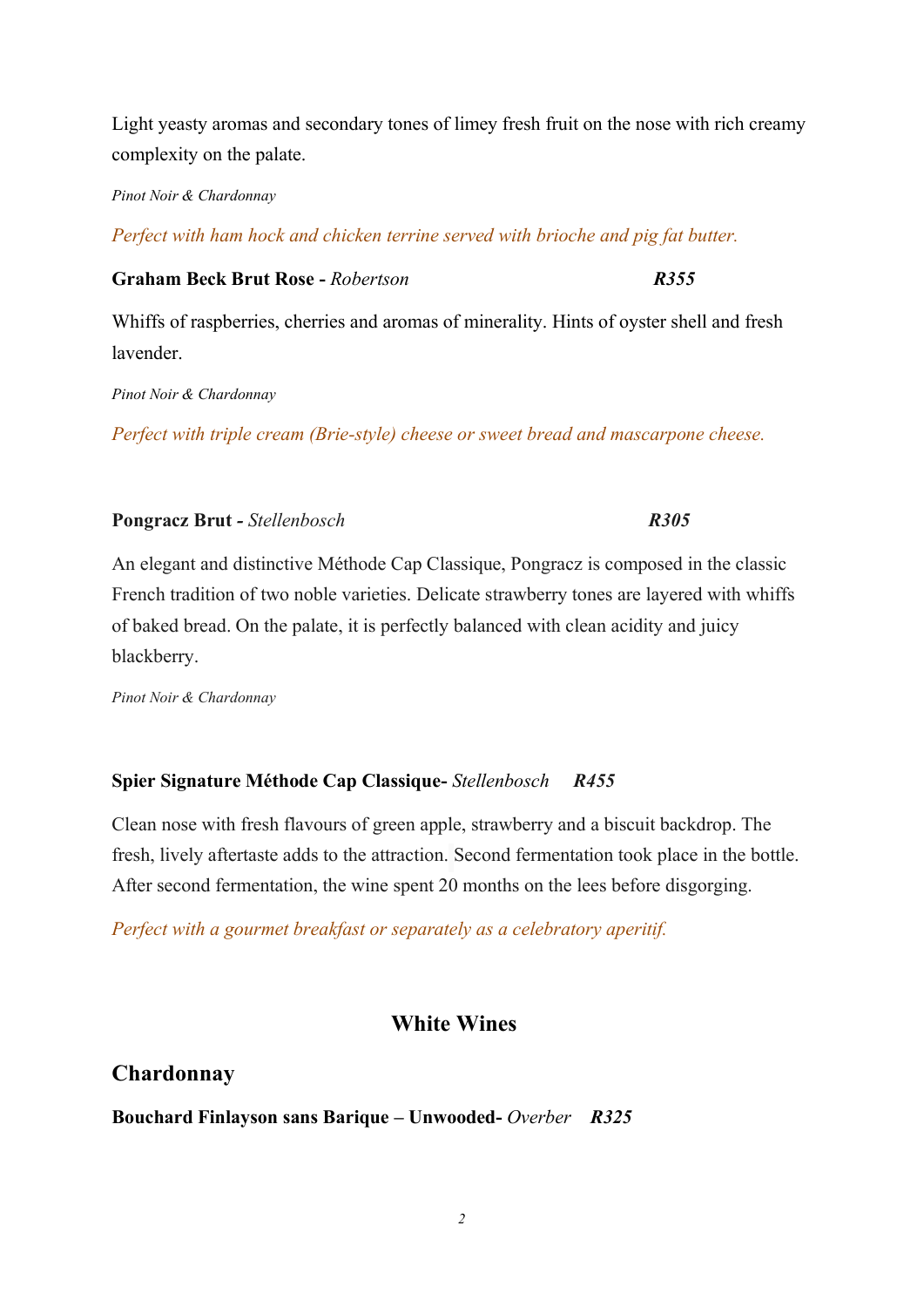Mineral rich with strong peach, lime and gooseberry flavours. The time on yeasty lees, adds a creaminess and complexity with increase in viscosity; presenting a notable penetration of appealing palate length.

#### *Chardonnay*

*Perfect accompaniment to lobster and other shellfish, or sushi.*

#### **Glen Carlou – Slightly wooded-** *Paarl R265*

Pickled lime flavours, Fresh core & well-balanced oaking ensures that it's good drinking now.

*Chardonnay*

#### *Perfect with [cheddar and gruyere](https://www.wine-searcher.com/food-wine-27-cheddar-and-gruyere) cheese*

#### **Thelema Sutherland - Oaked Chardonnay-***Stellenbosch R255*

This wine has a beautiful light straw colour with hints of green. The nose shows pure marmalade fruit and complex yeasty flavours in a nice harmony with toasty oak. The palate is clean and pure with a lovely texture and finishes long.

#### *Chardonnay*

*Perfect wild risottos, chicken salads and seafood dishes.*

#### **Hamilton Russel – Wooded Chardonnay-** *Hermanus**R820*

Unusually prominent pear and lime fruit aromas and flavours are brought beautifully into focus by a tight line of bright natural acid and a long, dry minerality. An elegant, yet textured and intense wine with a strong personality of both place and vintage.

#### *Chardonnay*

*Perfect with sea bass, arugula, lemon cream sauce, avocado, prawns or crayfish*.

# **Sauvignon Blanc**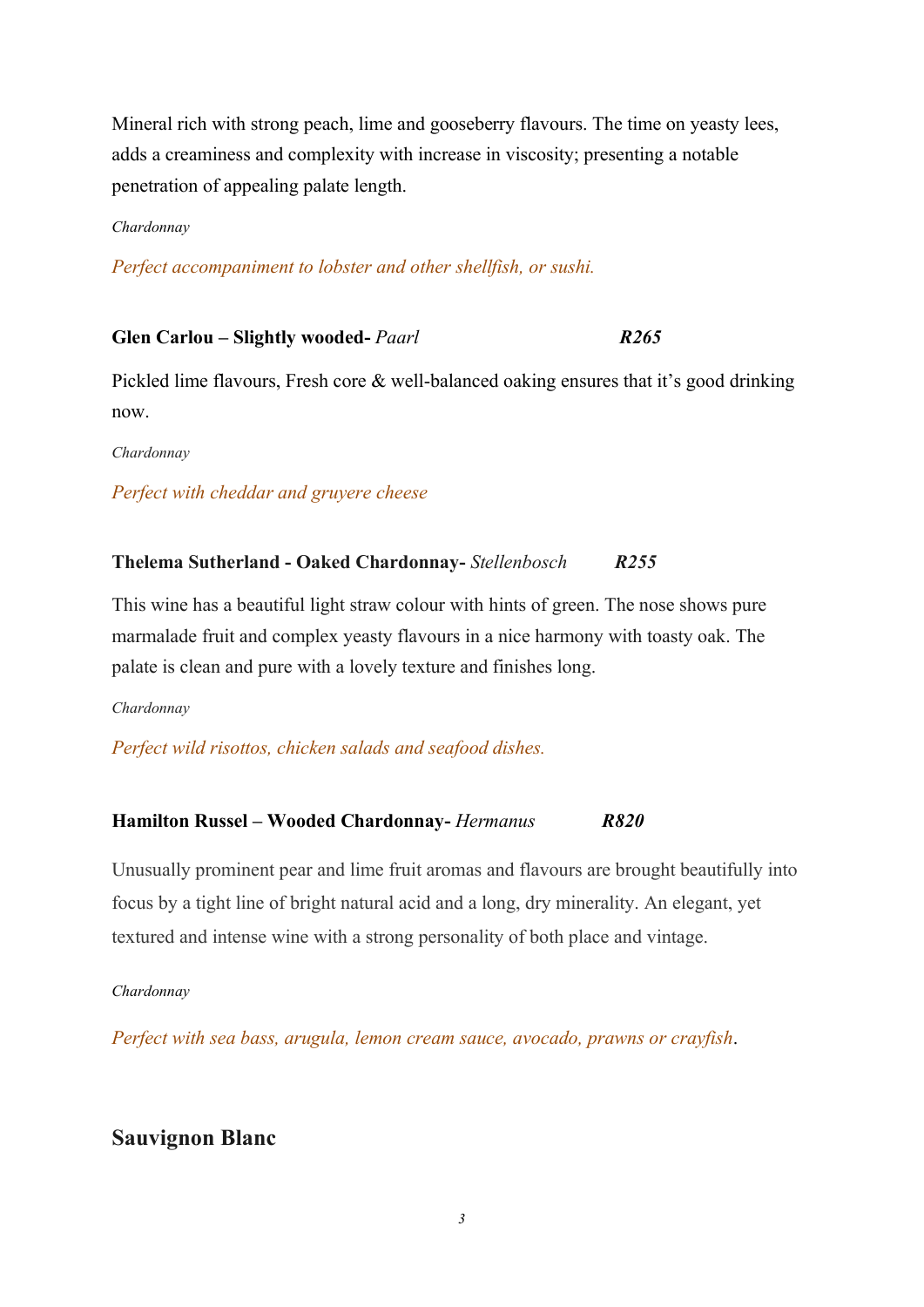#### **Tokara-***Stellenbosch R205*

Displays a vibrant deep straw colour with flecks of green. The aromas on the nose are a melange ripe tropical fruits such as guava, papaya and passion fruit intermingled with the more herbaceous aromas indicative of a cooler climate Sauvignon blanc such as asparagus, nettles and fresh cut grass. On the palate the wine is surprisingly full and rich with mouth filling flavours reminiscent of the characters on the nose.

*Sauvignon Blanc*

#### *Perfect with goat's cheese and feta.*

#### **Buitenverwachting-** *Constantia R265*

The wine has a pale lemon-yellow colour and a bouquet reminiscent of green figs with hints of gooseberries and intrusion of green peppers. The wine is dry, full bodied and has a long lingering finish.

*Sauvignon blanc*

#### *Perfect with soft cheeses.*

#### **Springfield Life from Stone-** *Robertson R280*

Extremely rocky terrain yields this vibrantly 'wild' sauvignon blanc. Flinty herbaceous tone and racy freshness.

*Sauvignon blanc*

*Perfect with gorgonzola, pasta and prawn dishes.*

# **Chenin Blanc**

#### **Tormentoso Old Vine** - *Paardeberg R205*

Intense aromas of apricots and canned white peaches with touches of coconut cream. The palate is packed with ripe yellow fruit and other tropical flavours, with balanced, refreshing acidity and a long mineral finish.

#### *Chenin Blanc*

*Perfect with [shellfish,](https://www.vivino.com/wine-news/food-pairing/shellfish) [spicy food,](https://www.vivino.com/wine-news/food-pairing/spicy-food) lean fish, mild and soft cheese*

*4*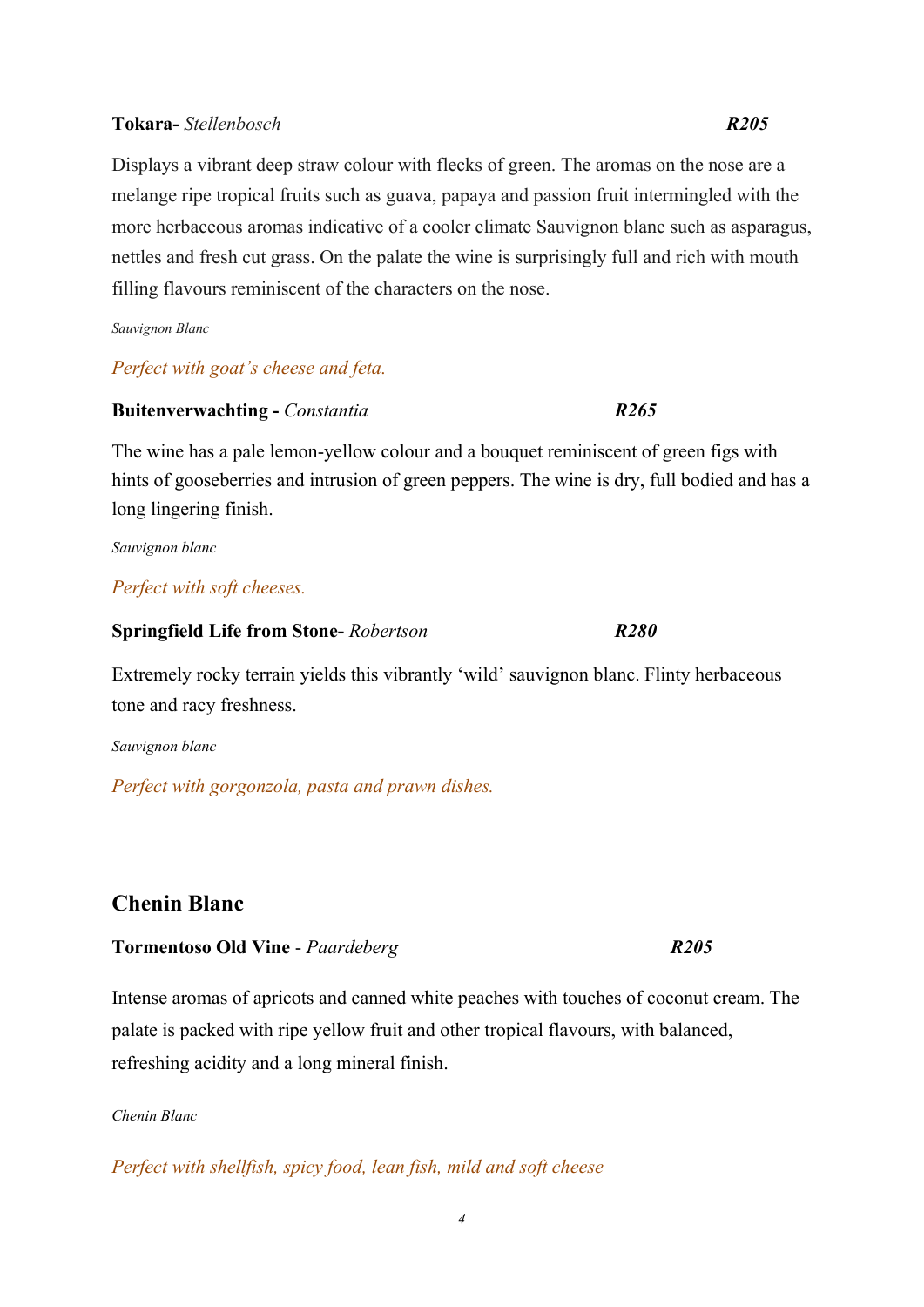#### **Raats Family Old Vine-***Stellenbosch R685*

The wine offers a complex nose showing quince, white peach, yellow apple, acacia, nettles, white pepper and fenugreek spices and an intense minerality. The wine lingers with hints of ripe nectarine and apricot, zesty lemon and wet chalk.

#### *Chenin Blanc*

*Perfect with rich creamy mussels, smoked salmon, white fish with a beurre blanc sauce, butternut soup or mild Indian curries*

# **Semillon**

### **Trizanne Signature Wines – Elim Semillon -***SwartlandR590*

Whole bunch and naturally fermented in 500 Litre French barrels, giving it extended lees contact and 16 months in oak. The result is a golden rich, full-bodied wine with beautiful notes of citrus, nuts, and honeysuckle.

*Semillon*

*Perfect with scallops, crab, seafood salad, salmon, trout, seafood risotto and fish or chicken in a creamy sauce.*

# **White Blends**

**Haute Cabrière –** *Franschhoek**R230*

This enticing blend of Chardonnay and Pinot Noir shows elegant fruit underlined by firm acidity. You will find an abundance of zesty fruit – most notably white peach, lychee and red fruit – with a delectable full mouth feel and balance

*Chardonnay, Pinot Noir*

*Perfect with fish, chicken and mediterranean cuisine or just on its own.*

**Sadie Palladius2015-***Swartland**R1285*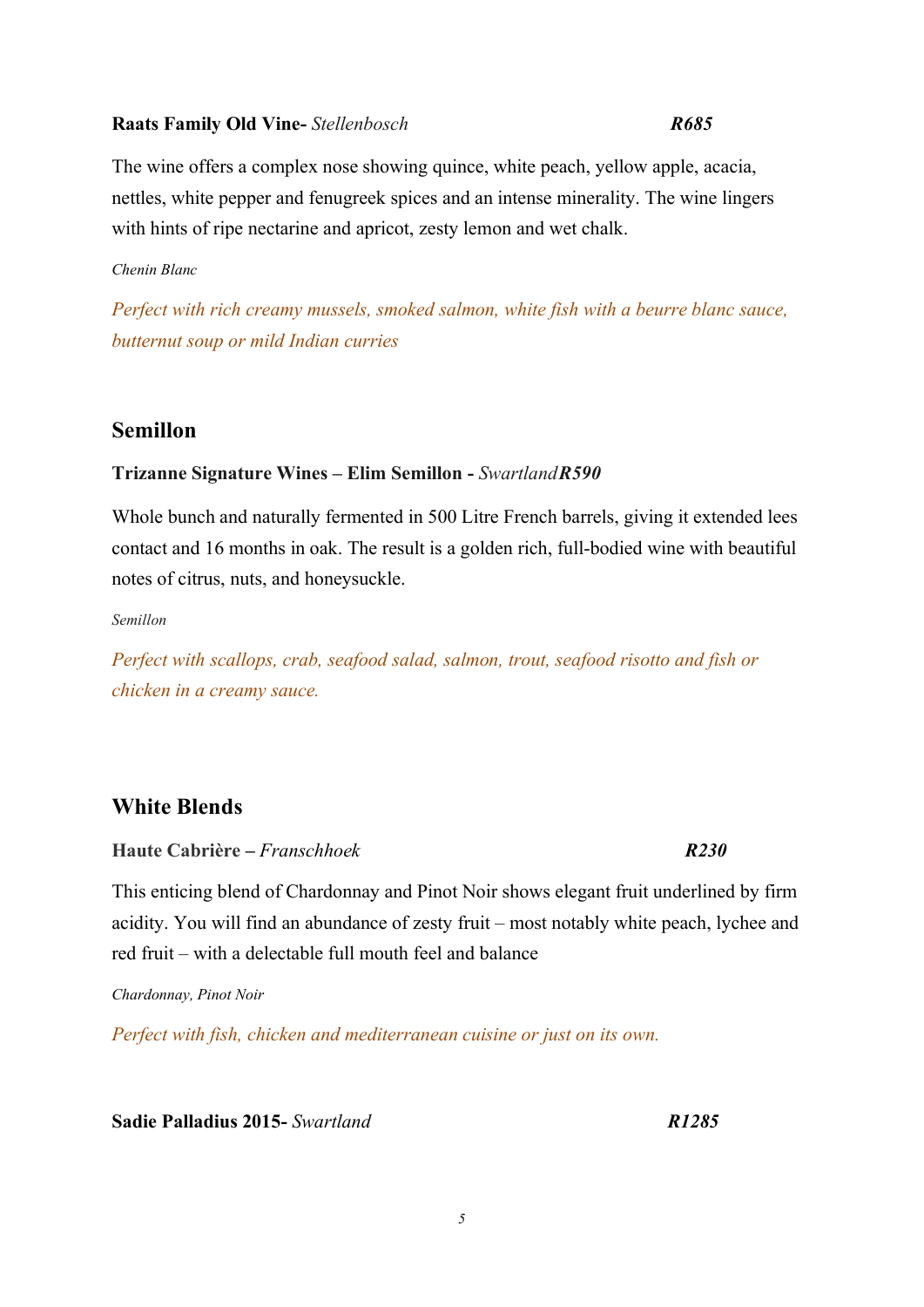Palladius comes from 17 different vineyards and was fermented in clay amphora and concrete egg and aged for first year, then racked and aged for additional year in old foudres prior to bottling. Tropical fruits and limey notes and slight nuances of almonds and hay. The aromatics of the wine also have a very salty and mineral character that comes more forth in the mouth feel and aftertaste.

*Chenin Blanc, Grenache Blanc, Marsanne, Sémillon, Sémillon Gris, Viognier, Clairette Blanche, Roussanne, Verdelho, Colombard & Palomino*

*Perfect with scallops, and it's an excellent seafood wine, but it would match well with a variety of foods, from chicken to even pork.*

# **Rosé**

#### **Waterford Rose-Mary-***Stellenbosch R220*

Aroma is minerally driven with delicate fresh raspberry and apricot fruit. The wellintegrated natural acid leads to an elegantly tangy mouthfeel with a characteristic dry finish.

*Shiraz, Mourvedre, Malbec, Grenache & Merlot*

*Perfect with a variety of foods from ham, leek, and gouda to blue cheese, grapes & honey orbeef tartar.*

# **Kleine Zalze Cellar Selection Gamay Noir-***[Stellenbosch](https://www.wine-searcher.com/regions-stellenbosch) R255*

[Rich and Fruity.](https://www.wine-searcher.com/styles-10-rose-rich-and-fruity) Sour cherry and pink strawberry on the nose and palate, ending with a clean, light and easy finish.

*[Gamay](https://www.wine-searcher.com/grape-182-gamay) Noir*

*Perfect with smoked chicken and/or roast beetroot.*

# **Red Wines**

# **Merlot**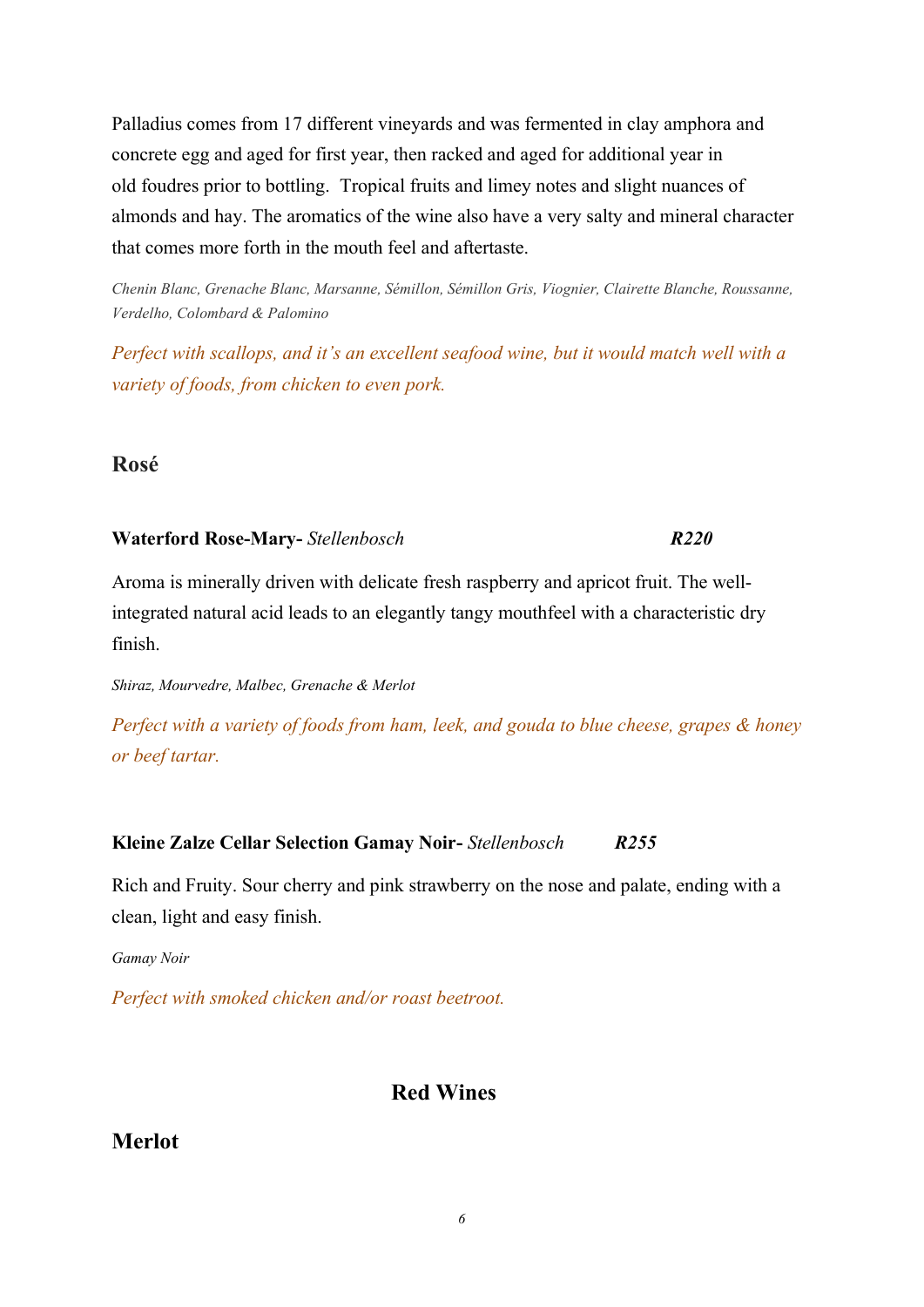#### **Rickety Bridge-** *Franschhoek R345*

Notes of red cherry and ripe plum layered with herbal nuances and hints of oak spice on the nose. A juicy palate with red currants and blueberries gives way to lingering dark chocolate flavours. Well-structured with refined tannins and a lengthy finish.

*Merlot*

*Perfect with traditional bobotie, spaghetti Bolognese, lasagne, grilled chicken and beef stews.*

#### **Vergelegen Reserve 2014 -***Somerset West R540*

The Reserve Merlot from Vergelegen Estate delivers a wonderfully accessible palate, dripping with crushed berries and alluring spiced notes. The nose is distinctly fruitfocused, presenting sultry flavours of ripe plum and black cherry alongside delicately wooded notes of fine spice and subdued chocolate that hint at the mouth-watering flavours that await on the palate. The wine displays pleasing balance between concentrated fruit flavours, soft tannins and fresh natural acidity.

*Merlot, Cabernet Sauvignon & Petit Verdot Perfect with beef steak, duck, venison and ostrich.*

# **Cabernet Sauvignon**

#### **Tokara-***Stellenbosch R240*

The Tokara Cabernet Sauvignon displays a bright deep plum colour with a ruby red edge, this wine overflows with a melange of aromas: dark cherry, ripe plum and cassis, high notes of red berries, mint and nettles; all with an underlying smokey aroma. The palate shows further cassis and dark cherry with a savoury undertone.

*Cabernet Sauvignon, Petit Verdot, Malbec & Merlot*

*Perfect beef steak, beef stew, lamb stew*

#### **Springfield Whole berry-** *Robertson R370*

The wine takes its name, 'Whole Berry' from its vinification – with grapes macerated whole, then fermented with natural yeasts, racked, and finally matured in French oak barrels for one year. The wine has a velvety-smooth texture with soft tannins and typical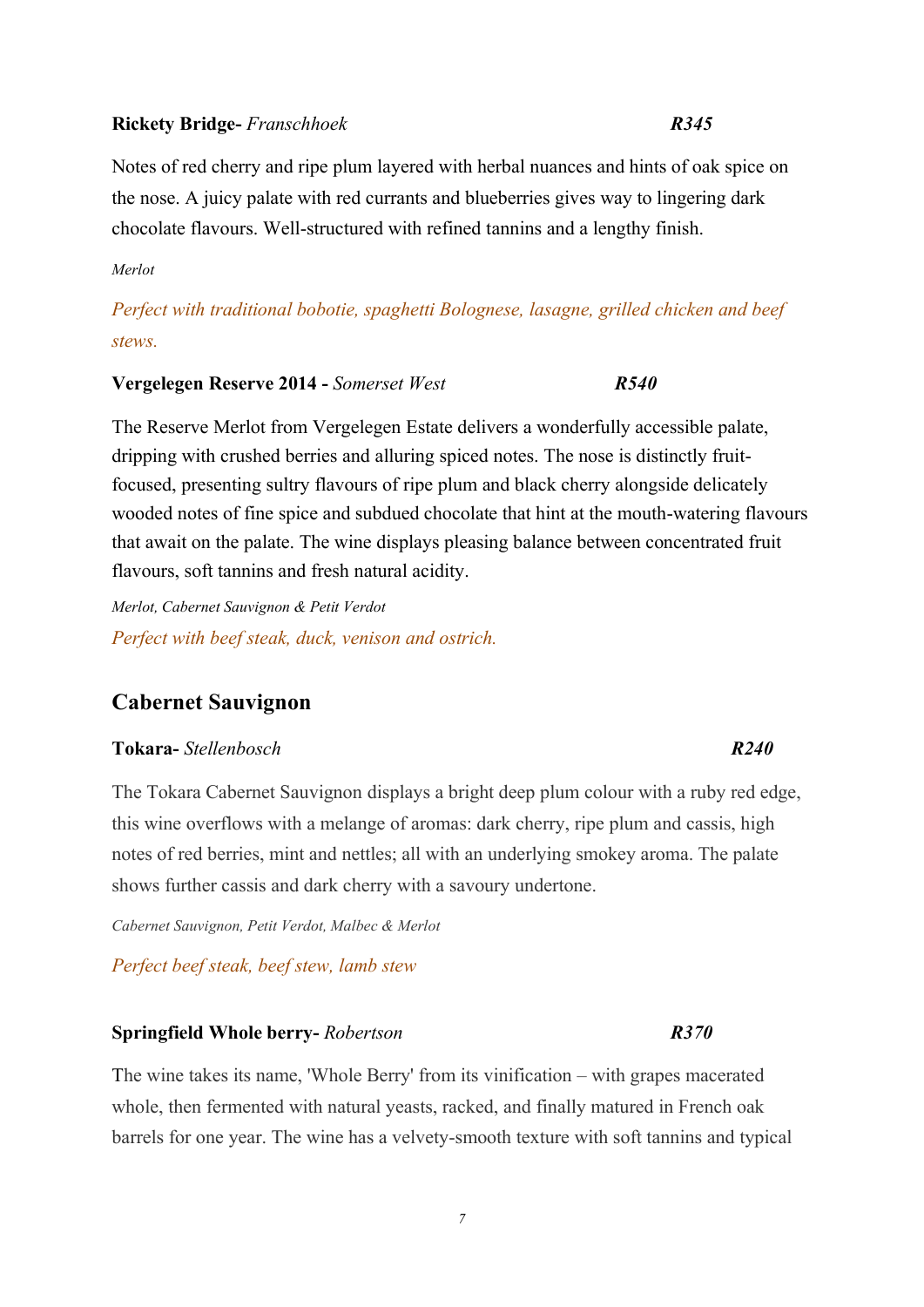Cabernet Sauvignon notes of red fruits and hints of cedar. Because the wine is made more traditionally without filtering or fining, it may require decanting to avoid sediment.

*Cabernet Sauvignon*

*Perfect with slow cooked beef, steaks or meaty pasta dishes.*

# **Stark-Conde Three Pines2016 -** *Jonkershoek Valley R760*

Consistently awarded by 5 Stars in Platters and international competitions alike. The wine's reputation comes from its ability to successfully balance power and elegance. Dark cherry and chocolate aromas with a touch of lavender and fynbos spice.

*Cabernet Sauvignon, Petit Verdot & Merlot*

*Perfect with lamb, beef of poultry.*

# **Pinotage**

#### **Diemersfontein-** *Wellington**R295*

When it comes to coffee notes on Pinotage, Diemersfontein is still the standard by which others are measured, and rightly so. The mocha nose of this wine is complemented by lovely dark chocolate and baked plums. The nose translates onto the palate with the unmistakeable coffee as well as undertones of caramelised banana and blackcurrant making an appearance on the mid-palate.

*Pinotage*

*Perfect with braai, game, ostrich steak*

#### **Kanonkop 2014 -** *Stellenbosch R810*

A complex wine with red fruit flavours. Big elegant & ripe tannin structures. South Africa's original Pinotage; from one the oldest wine estates. Barrel aged 18 months in French oak.

*Pinotage*

*Perfect with pasta, red meat and spicy Asian style dishes.*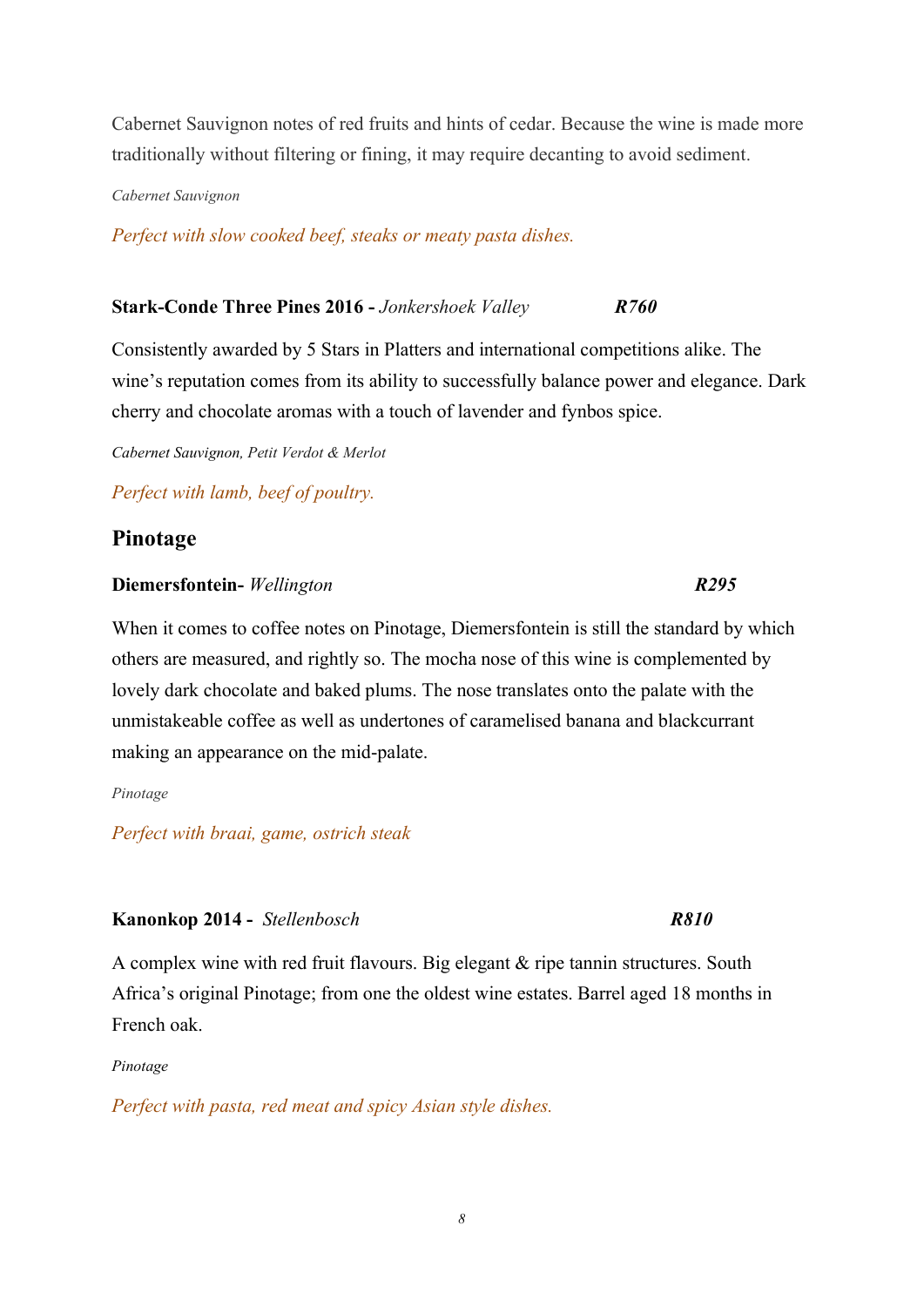# **Shiraz/Syrah**

#### **Boekenhoutskloof Syrah 2016 –** *Franschhoek R1050*

The nose offers cinnamon, nutmeg and cloves with an abundance of dark plums and violets with hints of white pepper and dark chocolate. The wine is exceptionally smooth and balanced with perfectly integrated acidity and mouth-filling, svelte tannins adding to the fine structure.

*Syrah*

#### *Perfect with lamb, beef and venison or beef.*

#### **Saronsberg Provenance Shiraz-** *Tulbagh valley R255*

This Shiraz has a lovely soft textured tannin, full-bodied mouth feel and silken finish lends itself as a platform to heady mix of red berry and black fruit flavours combined with floral notes and fynbos nuances.

*Shiraz*

*Perfect with karoo lamb cutlets or a succulent lamb shank with creamy mashed potatoes or roasted vegetables.*

#### **Waterford Kevin Arnold Shiraz2014 -** *Stellenbosch R495*

The aromas on the nose follow onto a smooth palate that has natural acidity and classically dry tannins. All the elements of this wine are in fine balance and display the typical varietal features of a fine Shiraz.

*Shiraz & Mourvèdre*

*Perfect with [beef,](https://www.vivino.com/wine-news/food-pairing/beef) lamb, venison or poultry.*

#### **Rust En Vrede 2015 -***Stellenbosch**R595*

Floral aromas, most notably jasmine, give way to notes of white pepper and peach. Subtle use of oak results in seamless integration of fruit and tannins. The wine shows beautiful structure on the palate with a long juicy finish.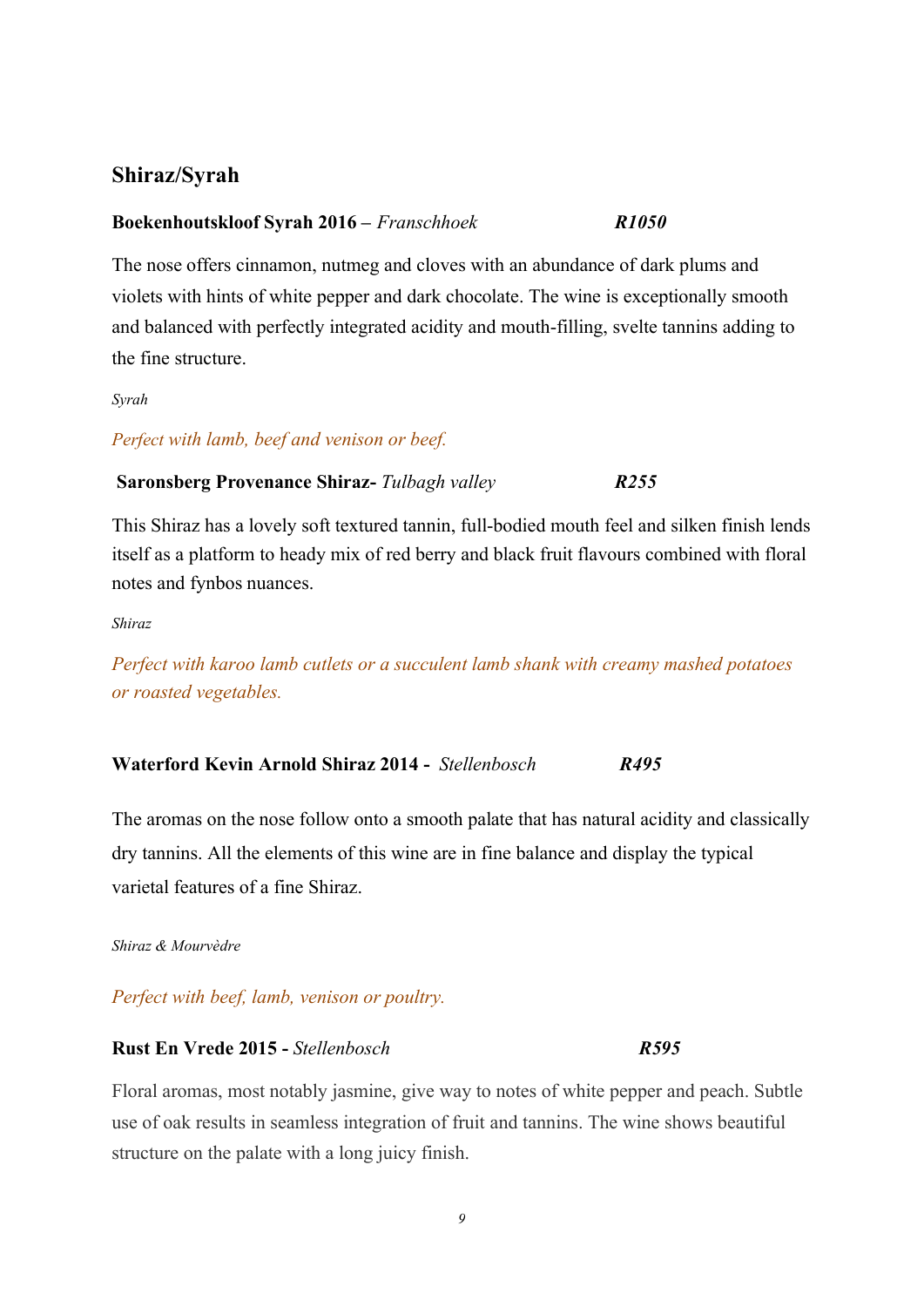#### *Shiraz*

### *Perfect with lamb, beef and venison or beef stew.*

# **Pinot Noir**

#### **Newton Johnson Walker Bay-** *Hemel-en-Aarde Valley R450*

Youthful perfume with intricate spice and tertiary notes. Fresh violet petals, dark cherry and grape stem spice play with the darker, more brooding and earthy characters of wood bark and truffles. The silky tannin structure encompasses the ripe cherry succulence, with cranberries, cinnamon and gentle acidity drifting in to the finish.

#### *Pinot Noir*

*Perfect with leaner meats like veal, chicken, turkey, rabbit, any game bird, filets of beef or pork, and duck. Smoked, braised or sausage meats; earthy flavours like truffles or wild mushrooms; mild or creamy cheeses like brie or camembert.*

## **Hamilton Russel-** *Hermanus R900*

Their philosophy of expressing their terroir in their wines – give rise to a certain tightness, tannin line and elevated length to balance the richness and generosity of our Pinot noir. This Pinot noir is not overtly fruity, soft and "sweet" and it generally shows hints of that alluring "primal" character along with a dark, spicy, complex primary fruit perfume.

*Pinot Noir*

*Perfect with a variety of dishes, but goes well with truffle risotto, wild mushroom soup, pork, duck and creamy cheeses.*

# **Red Blends**

### **Boekenhoutskloof The Chocolate Block-** *Franschhoek R505*

The Chocolate Block from Boekenhoutskloof is one of South Africa's icons. This wine has a gorgeous nose that expresses abundant floral perfume supported by cedar, redcurrant, black pepper, coriander and suggestions of Turkish Delight. Softened red fruit follow onto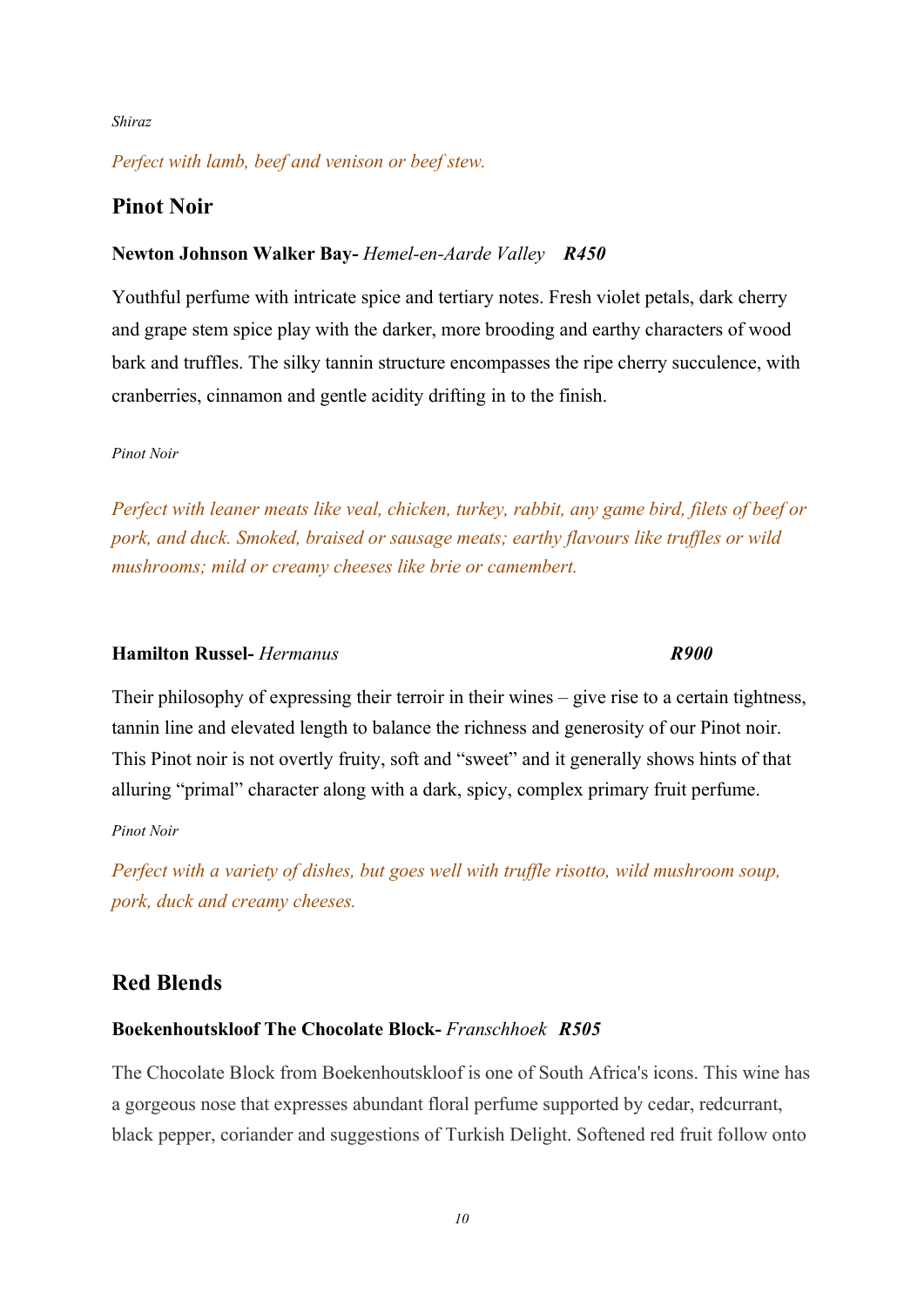the palate which is multi-layered and exhibits marzipan, mineral notes and a structure that's silky. The wine is poised and textured

*Syrah, Grenache Noir, Cabernet Sauvignon, Cinsault & Viognier. Perfect with beef stew, lamb shank, roast beef, roast lamb.*

#### **Meerlust Rubicon 2015 -***Stellenbosch R900*

The iconic Meerlust Rubicon is among South Africa's most highly anticipated releases every year. Meerlust Rubicon has an intense dark fruit on the nose, mulberry and damson plum with hints of dark chocolate and spice.

*Cabernet Sauvignon, Merlot, Cabernet Franc & Petit Verdot*

*Perfect with beef or venison*

#### **De Toren Fusion -***Stellenbosch**R980*

The iconic Fusion V is meticulously crafted from Bordeaux's 'Noble Five' varietals. The wine has spice and dark chocolate on the nose. Complex flavours of black cherry, cedar  $\&$ dark berries; it offers a stylish departure for sophisticated tastes. For optimum enjoyment, decant at least one hour before consumption.

*Cabernet Sauvignon, Cabernet Franc, Petit Verdot, Merlot & Malbec*

*Perfect with robust meats and aroma filled red meat dishes.*

#### **Kanonkop Paul Sauer2013 -***Stellenbosch R1245*

A dense full-bodied Cabernet Sauvignon showing notes of supple blackcurrant, black plum, cedar wood and spice which follows on to the palate. The palate offers additional characteristics of pencil shavings, tea leaf and molasses. Balanced with a good acidity and integrated ripe tannins. A lingering finish to complete a wine that will benefit from future bottle maturation of up to 20 years from vintage date

*Cabernet Sauvignon*

*Perfect with Lamb.*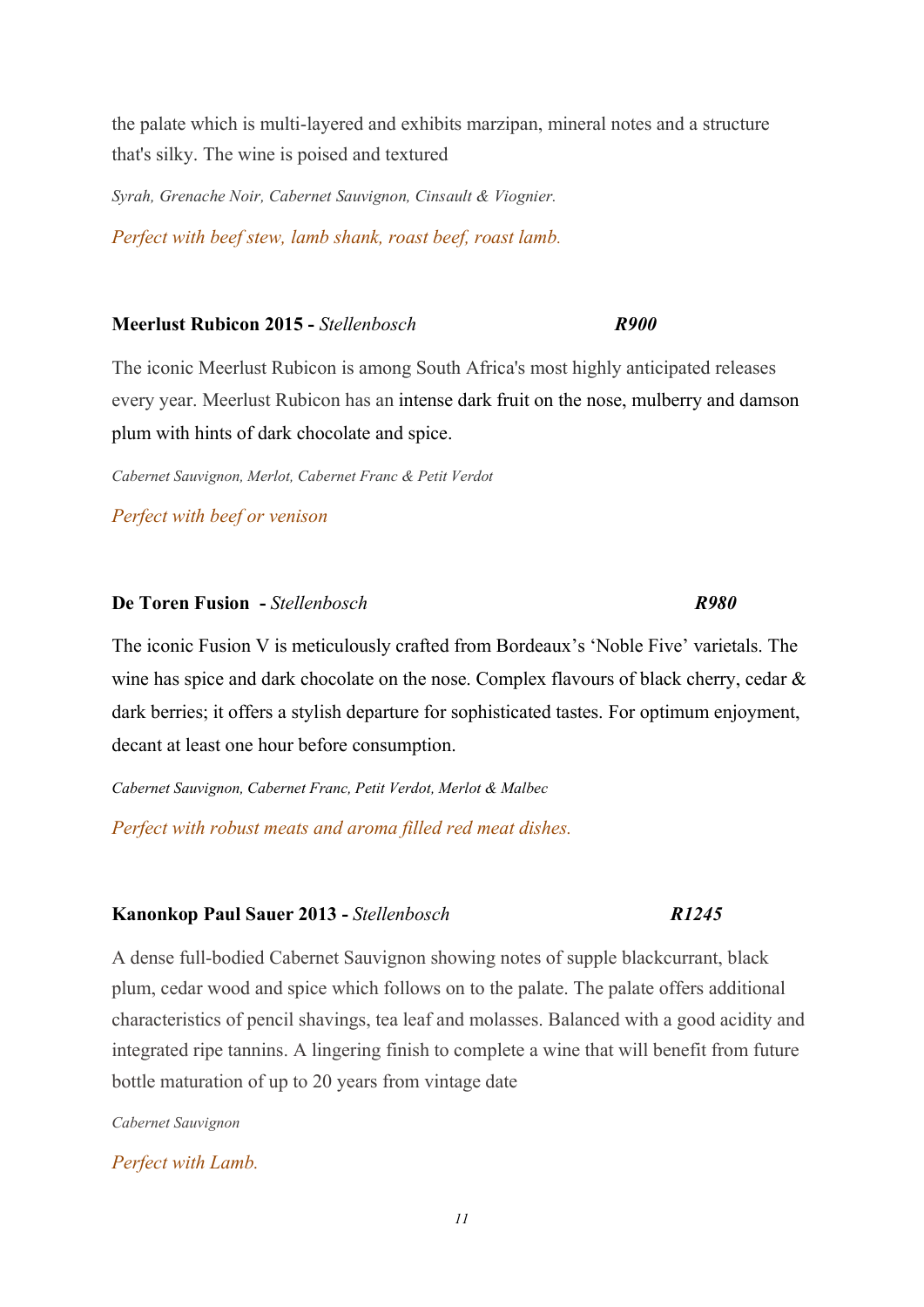# **Dessert & Port Wine**

# **Thelema "Vin de Hel" Muscat Late Harvest** *–Stellenbosch R230*

Beautiful rich golden colour with very typical Muscat characters on the nose complemented by some undertones of citrus and apricot. Superb mouthfeel with bags of flavour which is backed up with.

# *Perfect with dessert or some fine handcrafted cheeses*

# **Klein Constantia Vin de Constance 2014 -** *Constantia**R2215*

Bright and yellow gold in colour. This iconic dessert wine displays aromas of citrus, ginger and fresh nutmeg on the nose. Elegant, well rounded in acidity with a creamy mouthfeel, the flavours follow through offering a zesty mid palate. Full and refreshing, the wine concludes with a long and concentrated finish.

# *Perfect with [fruit-based desserts](https://www.wine-searcher.com/food-wine-34-fruit-based-desserts)*

### **Allesverloren Port-***Swartland**R20/Glass*

A soft and elegantly structured wine with fresh flavours of red berries and cherries, backed by spicy cedar oak. The flavours combine to produce a wine with a complex flavour yet has remarkably drinkability.

*Perfect with cheese, chocolate or to enjoy on its own* 

# **PREFERRED/PARTNER WINES**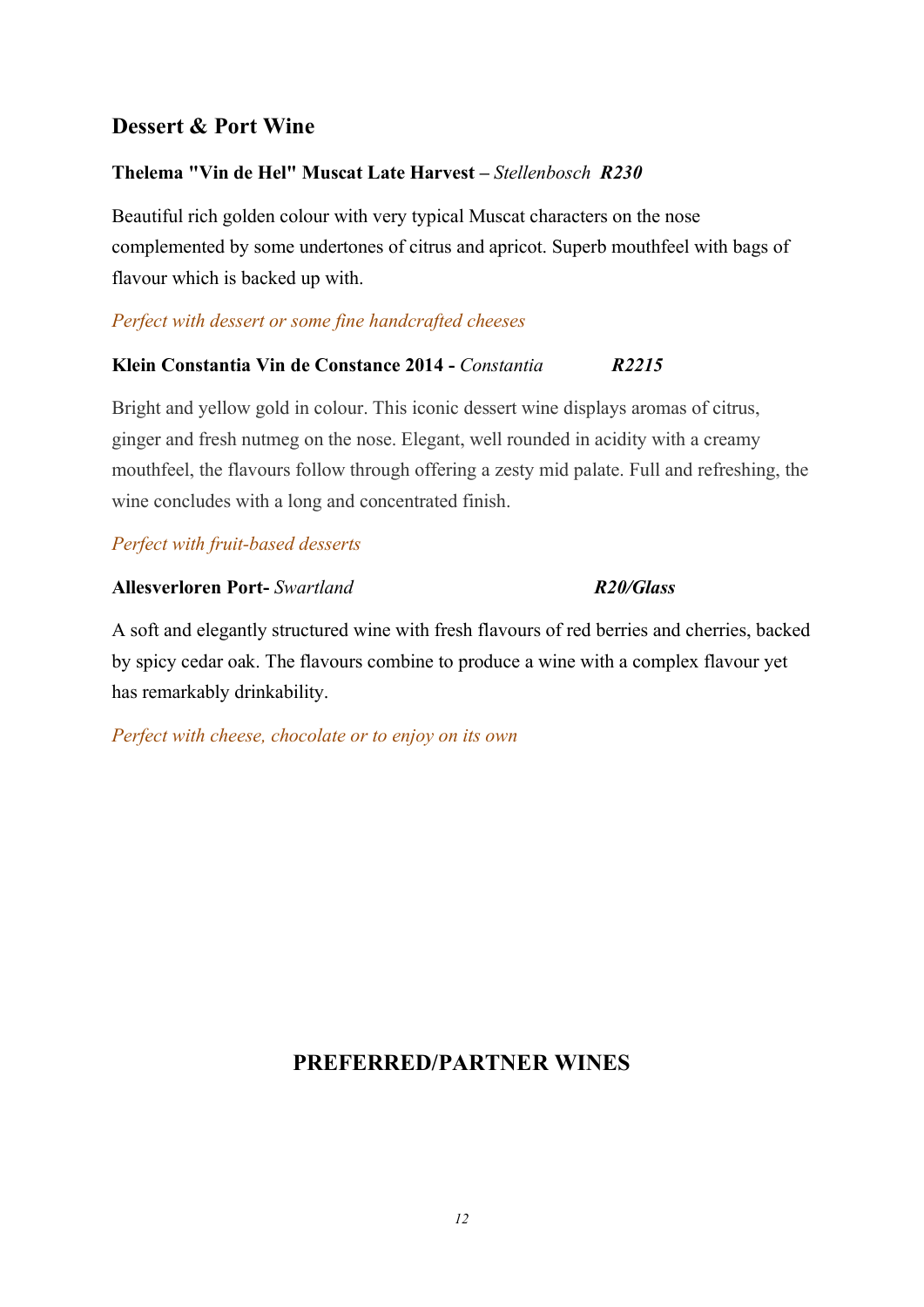

# **White Wines**

**Oldenburg Wooded Chardonnay –** *Banghoek R390*

The wine has a light straw colour. Aromas of lime, lemon and gooseberries



come to the fore. The wood influence shows as subtly toasted almonds. The fresh acidity, crisp minerality and citrus flavours combine to make this a deliciously refreshing wine.

*Chardonnay*

*Perfect with seafood, poultry & vegetables* 

# **Oldenburg Viognier –** *Banghoek R420*

The wine has a straw-yellow hue. The aromas are that of yellow peaches and vanilla custard, with hints of butter biscuits. The palate is linear, with a firm acidity and well defined minerality. The wine finishes bone dry and aches for food.

*Viognier*

*Perfect with pork, rich fish (salmon, tuna etc), spicy food or poultry*

# **Red Wines**

# **Oldenburg Grenache Noir –** *Banghoek R650*

Grenache Noir shows expressive, appealing, savoury aromas and ripe berry flavours on the nose, underlined with spicy, salty notes. The palate evokes a succulent spicy taste which carries through to the finish of this graceful wine.

*Grenache Noir*

*Perfect with long slow cooked roasts of pork or lamb*

**Oldenburg Merlot –** *Banghoek R480*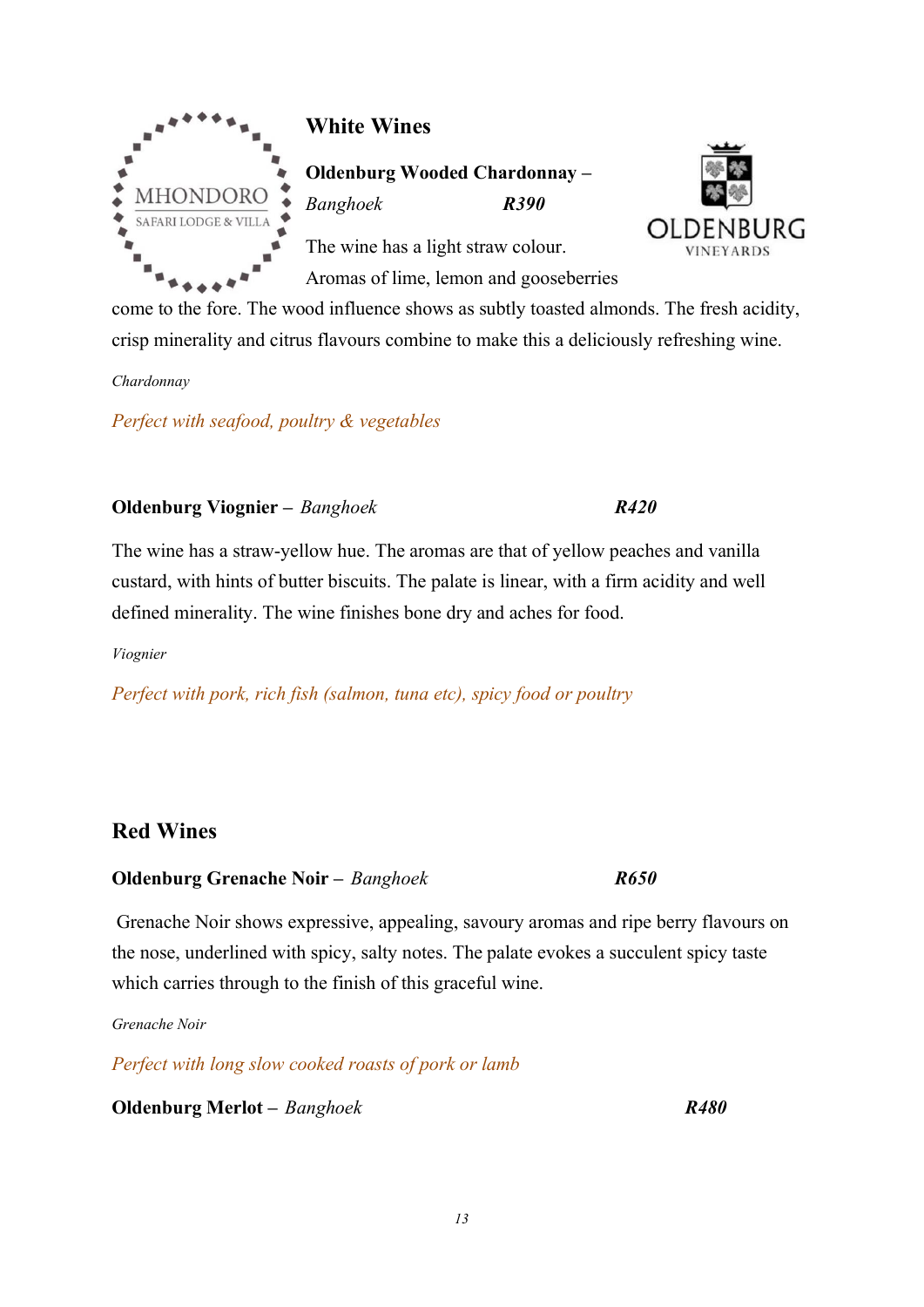The wine shows aromas of macerated blackcurrants, cherries and plums. Ripe, fruit with well-integrated caramel defines the palate with slight mint on a smooth mid-plate, following through to elegant tannins, ending dry.

*Merlot*

*Perfect with pork, vegetables, beef or lamb*

#### **Oldenburg Rondekop Rhodium Blend –** *Banghoek R800*

A deep and intense red-purple hue can be seen in this wine. A smooth, seamless palate, laden with berry fruits. The Cabernet Franc component brings acidity and balance to the lush, luxurious Merlot. A firm structure of fine, well-integrated tannins surround the luscious, opulent core.

*Merlot & Cabernet Franc*

*Perfect with poultry, roast beef or leg of lamb*

# **Exclusive House Wines**

#### **White Wines**

#### **Buitenverwachting Buiten Blanc - Blend -** *Durbanville R149*

This Sauvignon Blanc based blend provides a charming medium for playful notes of green melon, ripe gooseberry and tropical fruit to mingle and express their energetic character on the palate.

*Sauvignon Blanc, Chenin Blanc, Semillon & Viognier*

*Perfect with grilled salmon, shellfish, Thai curry & stir-fry*

# **Kleine Zalze Chenin Blanc - Cellar Selection -***Stellenbosch R170*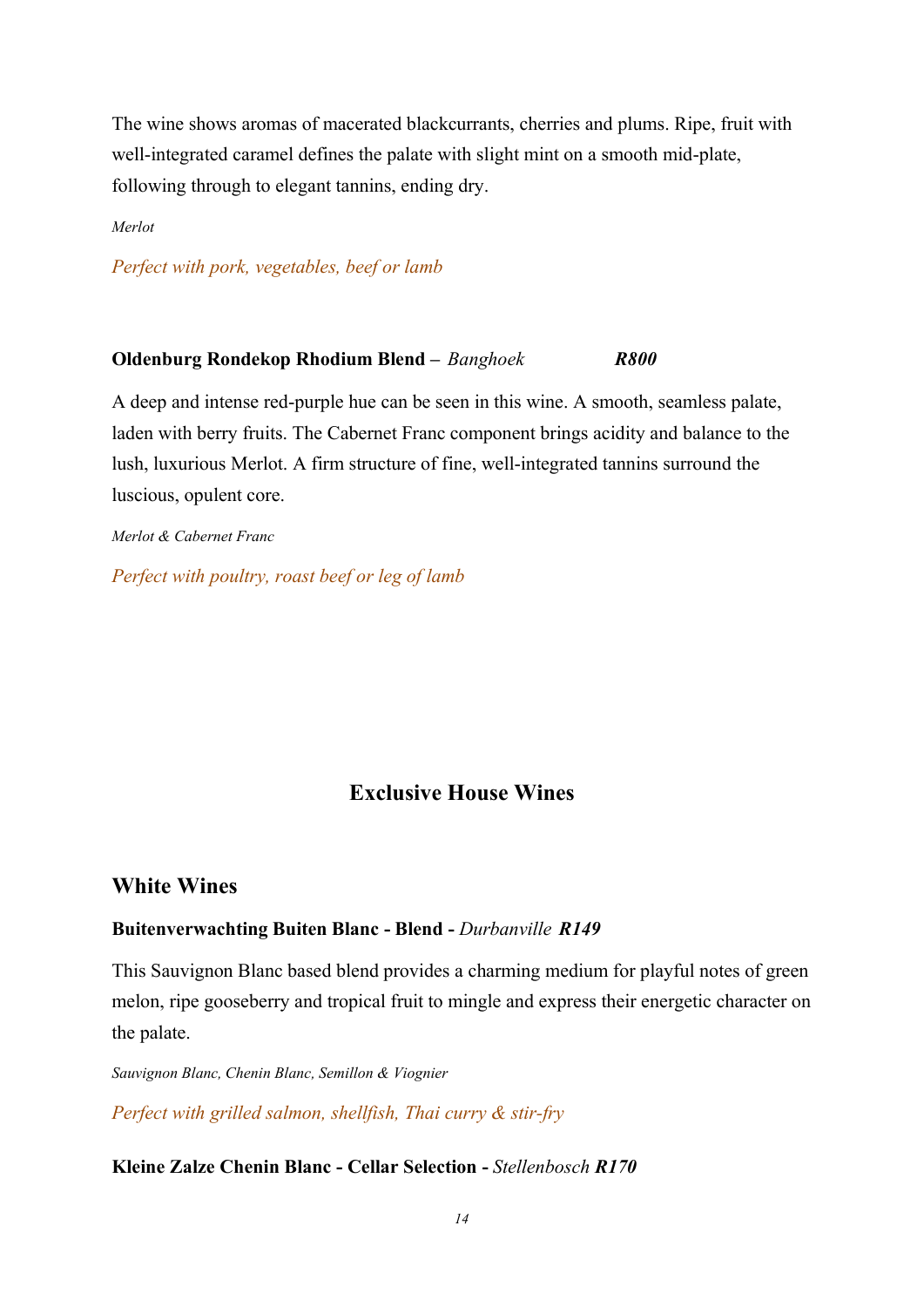Rich tropical, lime and guava aromas show on the nose and are complimented by a long, full, crisp aftertaste. This wine is easy drinking with a good balance of Chenin Blanc flavours that compliments various dishes.

*Chenin Blanc* 

*Perfect with seafood such as prawns and also with green salads. It will also complement a variety of white meat dishes.*

# **Red Wines**

## **M.A.N Family Wines Shiraz-** *Paardeber R125*

Modern, fruity and distinctive Shiraz offering exceptional value! Fresh red berries and spice mingle with vanilla flavours from 10 months in American oak barrels.

*Perfect with pizza and pasta .*

#### **Painted Wolf The Den Pinotage-** *Paarl R135*

The inspiration behind the labels is the threatened African Hunting Dog, a percentage of the proceeds goes to conservation charity TUSK. A splash of malbec adds backbone to pilotage's juiciness

*Enjoyable either on its own or with a variety of dishes, from pasta and curries to pan-fried or grilled steak*

# **Inclusive House Wines**

**Cap Classique** 

**J.C. Le Roux-***Stellenbosch*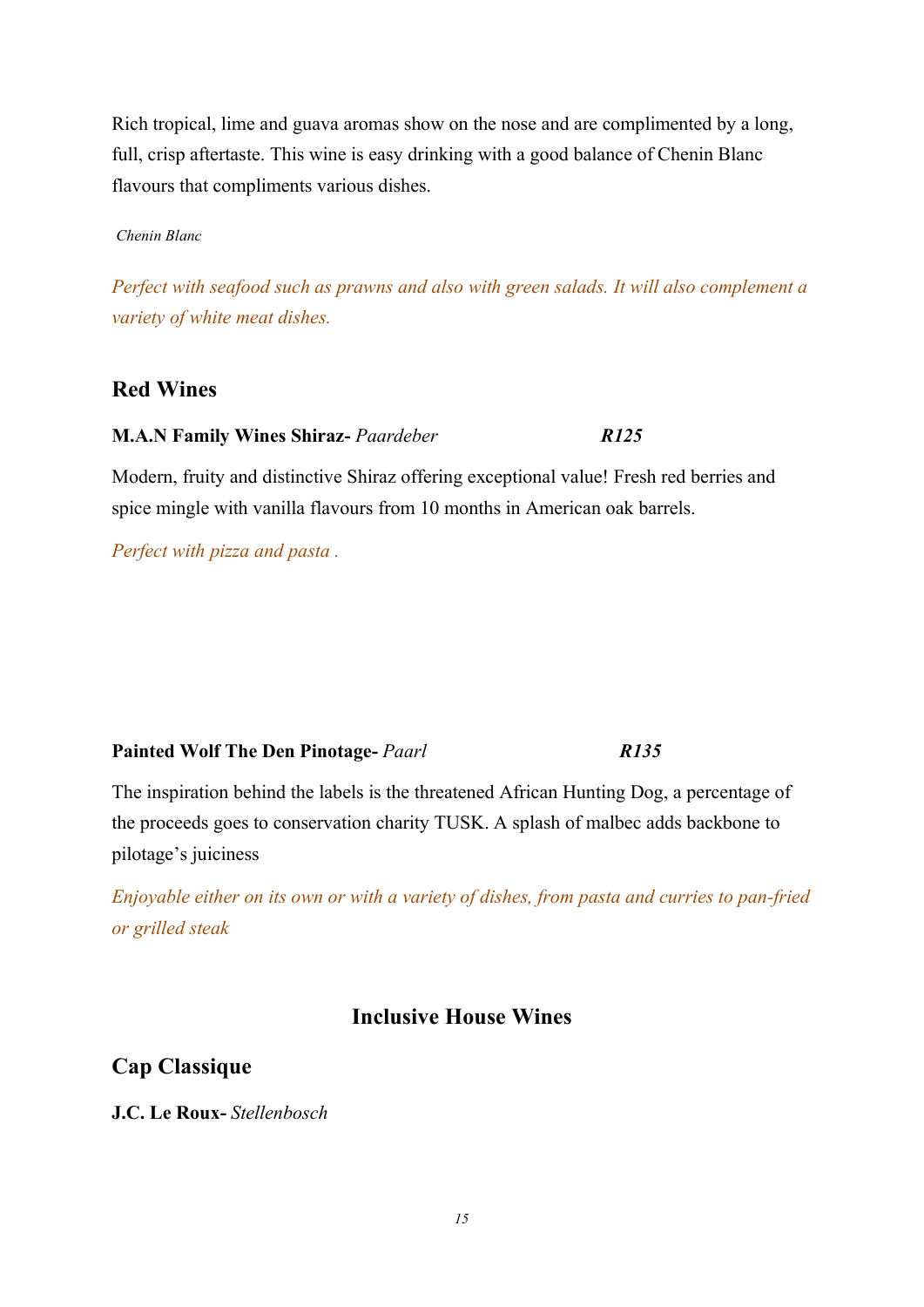Dry yet fruity sparkling wine showing ample tropical fruit, litchi, pineapple and granadilla flavours. It is refreshing and lively with well-balanced acidity on the palate ending in a light, clean finish *Sauvignon Blanc*

# **White Wines**

## **Protea Sauvignon Blanc from Antonij Rupert-** *Franschhoek*

Gentle aromas of stone fruit, nectarine and pear drops with a light brush of flint. Rounded, juicy palate that expresses abundant tropical flavours.

*Perfect with butter and roasted chicken.*

### **Protea Chardonnay from Antonij Rupert-** *Franschhoek*

Tangy, juicy citrus is obvious in the mouth too - with more of that blood orange and grapefruit apparent, but in a soft, harmonious package. delightful succulence adn freshness with a mellow, comforting texture and a mild lees element apparent. Long, refined tail. *Perfect with pan-fried salmon in a lemon butter sauce*

# **Rosé**

# **Nederburg Dry**

Blend of Sauvignon, Merlot, Shiraz, Pinotage. Clean, fruity and refreshing flavours with a good acid structure.

*Perfect with smoked salmon, summer salads or vegetarian dishes.*

# **Red Wines**

#### **Protea Cabernet Sauvignon from Antonij Rupert-** *Franschhoek*

The nose is greeted by blackcurrant leaf and fruit cake, with a delicate dash of spice. Your sense of taste is tempted by rich cocoa and earthy notes that support appetising blackberry and ripe cassis flavours. The wine is velvety and soft in texture yet is balanced by a powerful punch and good concentration.